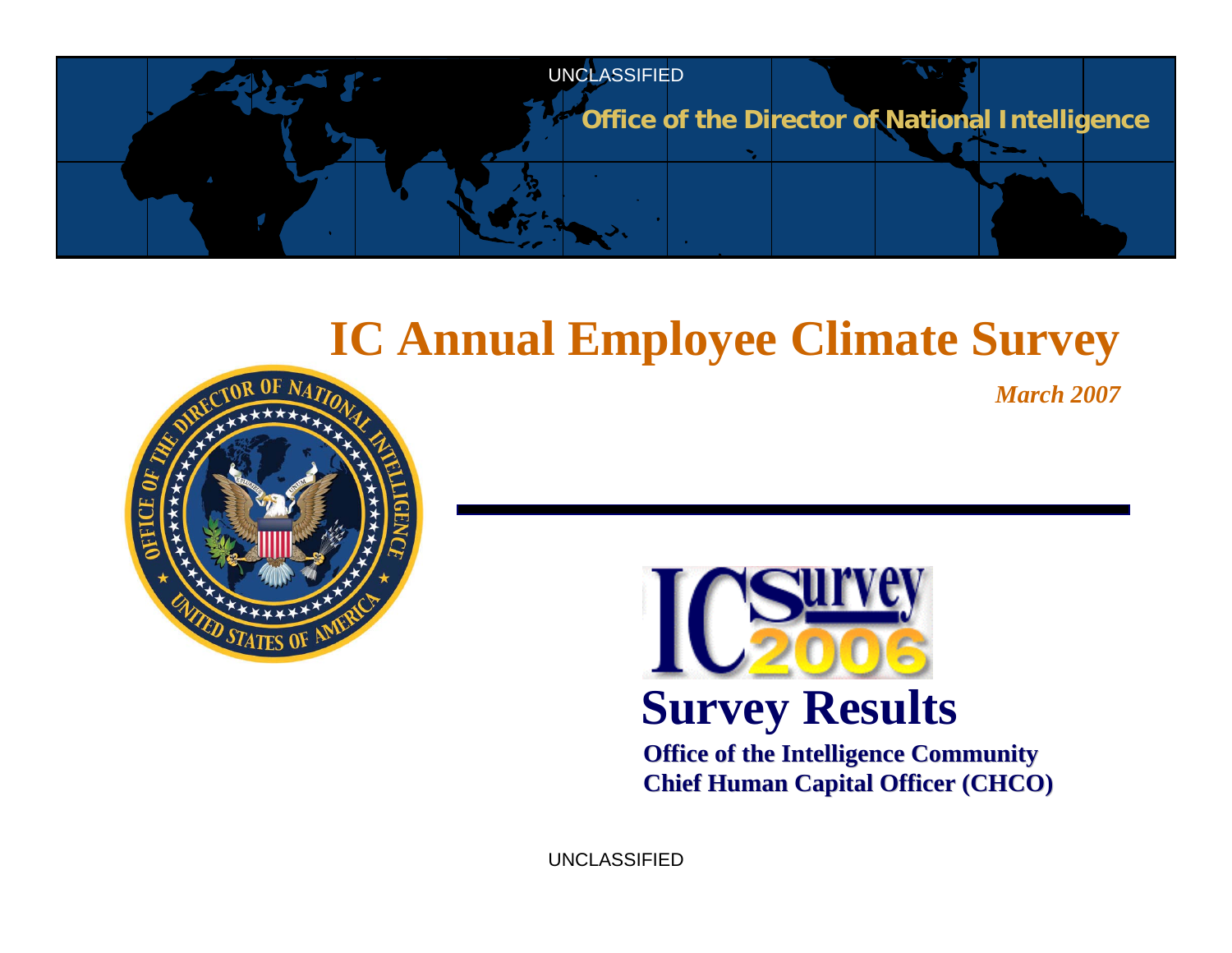

### **2006 IC Annual Employee Climate Survey Background**

In October 2006, the Director of National Intelligence conducted the second annual Intelligence Community (IC) Employee Climate Survey to gauge the "state" of the IC as a community and as a place to work, and more importantly, to find out what our employees think we need to do to improve

#### The survey:

- Is derived from the Federal Human Capital Survey (FHCS) conducted by the Office of Personnel Management so results can be compared across the IC and with the rest of the Federal Government
- Was administered to civilian and military employees between October and December 2006 and included 50 items plus demographic questions
- Covered all IC components, including the Office of the Director of National Intelligence (ODNI)
- **Provides a baseline assessment of employee satisfaction across the IC and within** individual components of the community
- UNCLASSIFIED**\*** Will continue to be administered annually to measure progress within the IC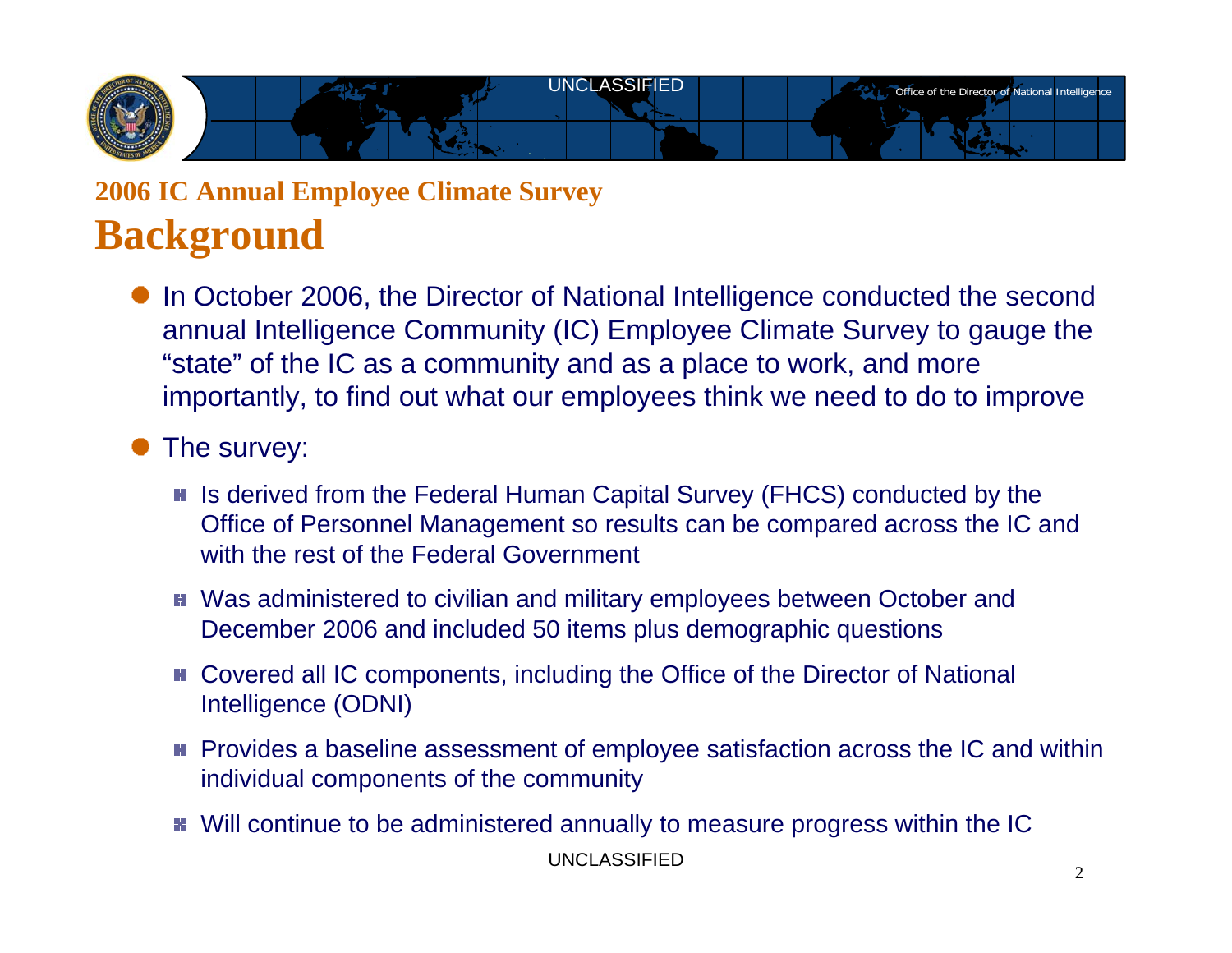

### **2006 IC Annual Employee Climate Survey Summary of Results…In General**

- Overall Job Satisfaction
	- **E** IC employees are satisfied with their jobs, even more so than other Federal employees
	- IC employees like their work, think it is vital, and find it rewarding
- **Leadership** 
	- **E** Most IC employees have trust and confidence in their supervisors and view them as effective in their jobs
	- On average, IC employees view their senior leaders more favorably than those across the Federal government
	- However, many employees are looking for even stronger leadership…and for senior leaders who can generate high levels of motivation and commitment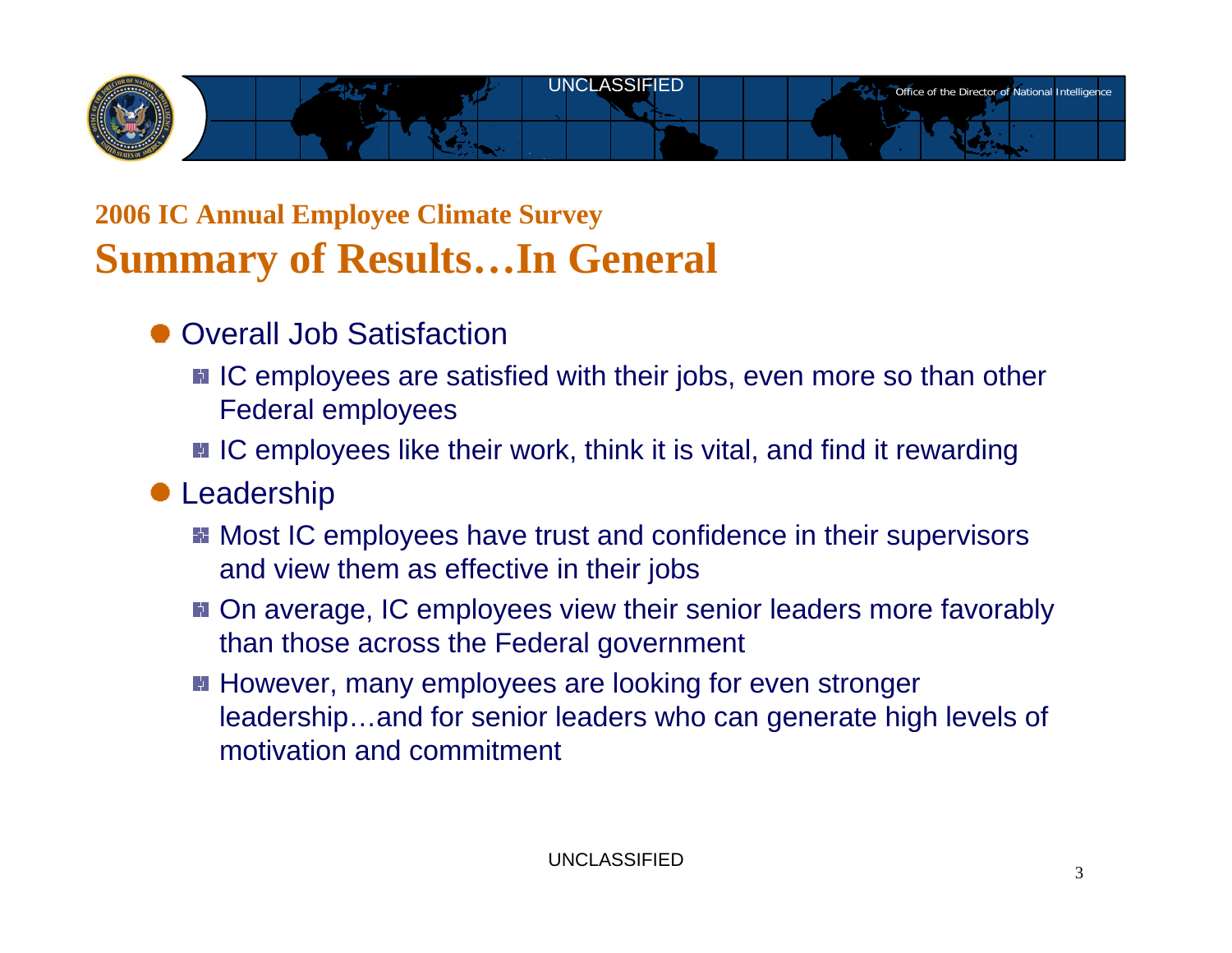

### **2006 IC Annual Employee Climate Survey Summary of Results…In General (cont'd.)**

#### Performance Culture

- $\blacksquare$  The IC does better than the rest of the Federal government in rewarding creativity and innovation and recognizing and rewarding high performers
- However, we are still not good enough in the areas of dealing with poor performance and linking pay and promotions to performance

#### **Talent**

- IC employees believe that their talents are put to good use and they receive support for employee development
- However, employees are concerned about the ability to recruit and retain people with the right skills

#### ● IC Transformation

- Employees clearly understand that the IC mission depends upon sharing -¦knowledge and collaborating across agencies
- However, only a minority report it is easy to work with those outside their agency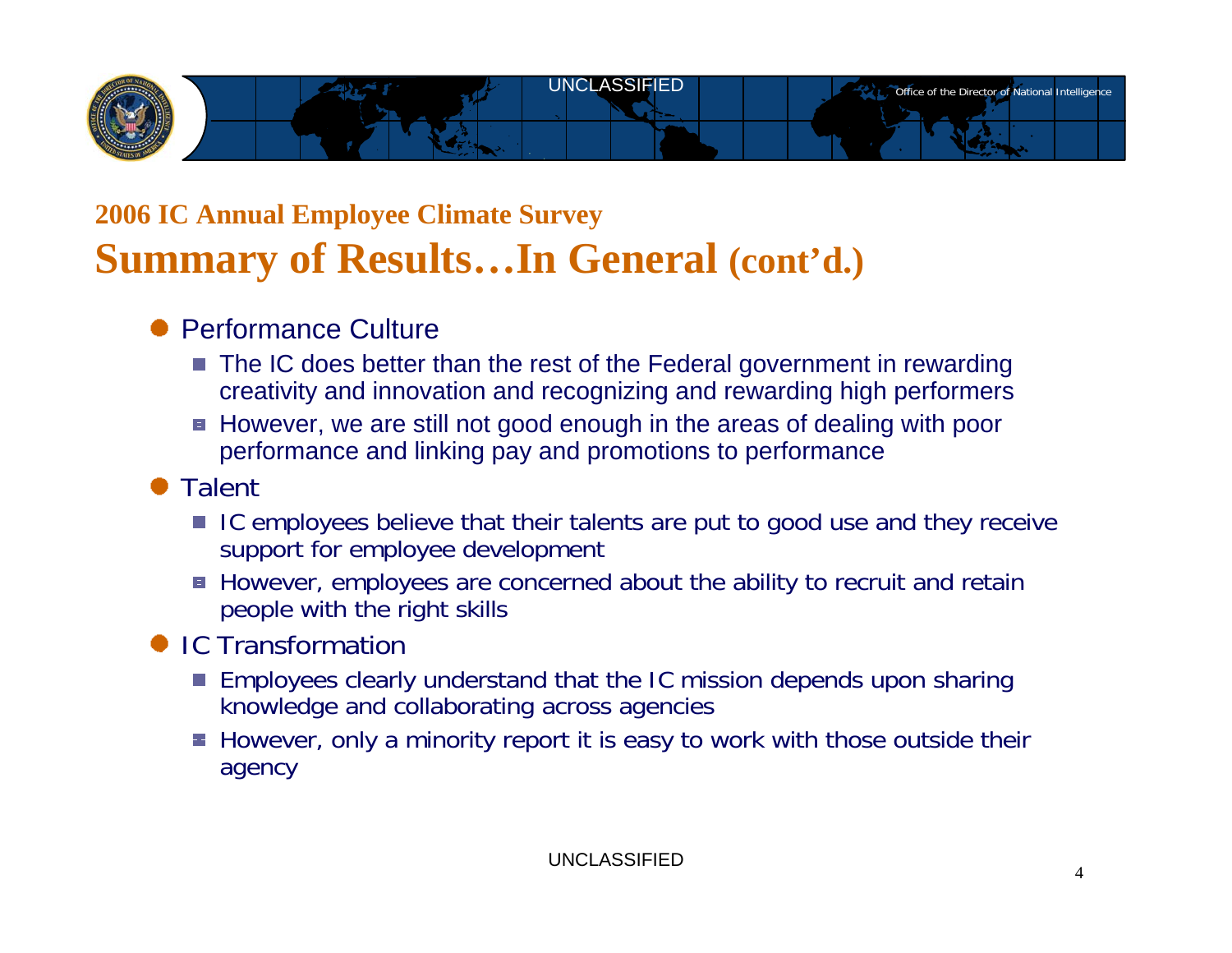

### **2006 IC Annual Employee Climate Survey IC Strengths – Most Favorable Responses**

|                                                                                                                                      | <b>Percent Positive Responses</b> |                                          |                                             |
|--------------------------------------------------------------------------------------------------------------------------------------|-----------------------------------|------------------------------------------|---------------------------------------------|
| <b>Survey Item</b><br>(* new for 2006)                                                                                               | <b>IC 2006</b>                    | <b>IC Change</b><br><b>Since</b><br>2005 | <b>Federal</b><br><b>Government</b><br>2006 |
| The people I work with cooperate to get the job done.                                                                                | 89                                | $\Omega$                                 | 83                                          |
| The work I do is important.                                                                                                          | 89                                | $\Omega$                                 | 90                                          |
| My supervisor supports my need to balance work and family<br>issues.*                                                                | 86                                |                                          | 78                                          |
| I know how my work relates to the agency's goals and priorities.                                                                     | 86                                | $-1$                                     | 83                                          |
| I am treated respectfully without regard to my race, gender, age,<br>disability status, sexual orientation, or cultural background.* | 86                                |                                          |                                             |
| I like the kind of work I do.                                                                                                        | 83                                | $\Omega$                                 | 83                                          |
| In my work unit, more experienced employees share their<br>knowledge and experience with less experienced employees.*                | 81                                |                                          | 74                                          |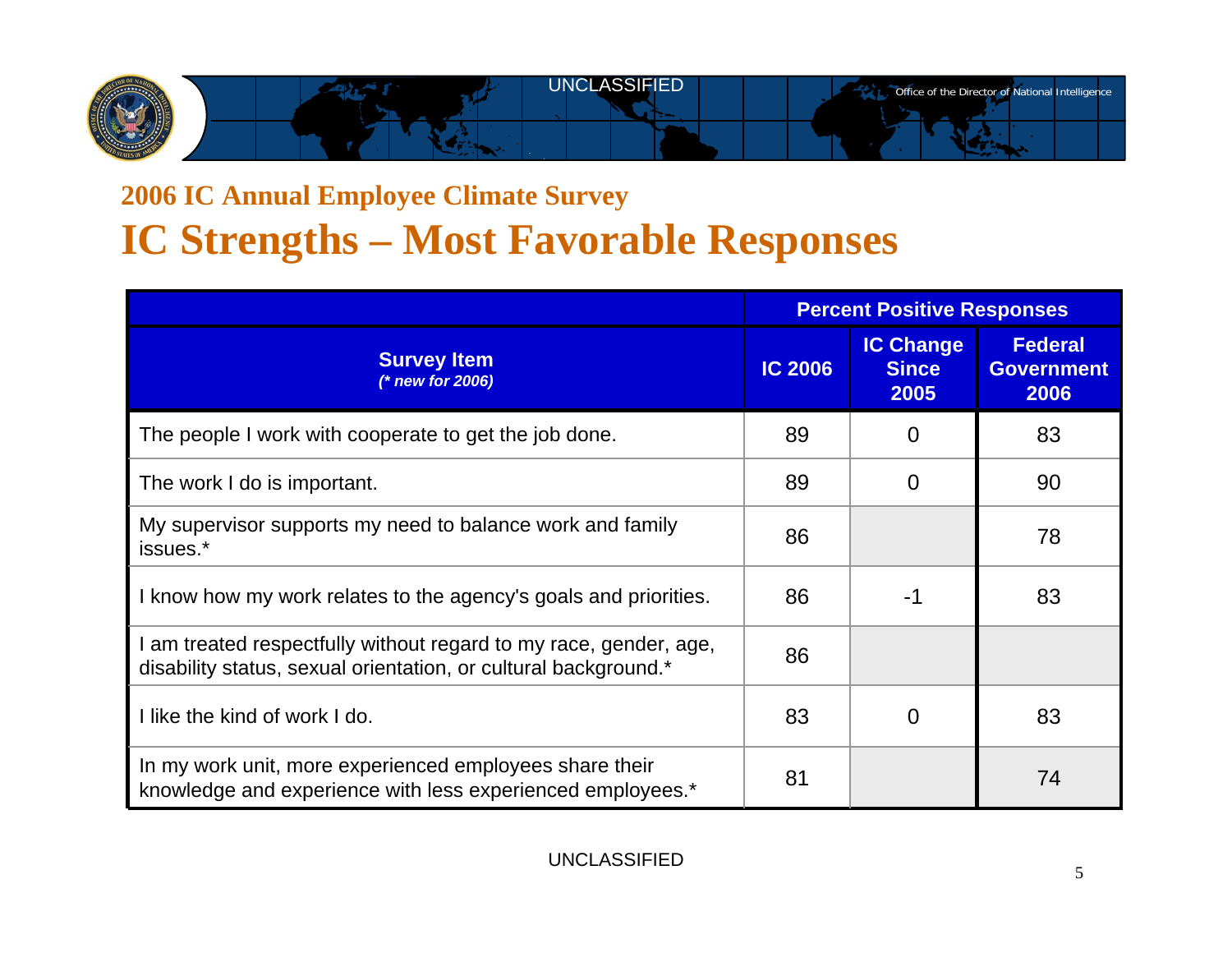## UNCLASSIFIEDOffice of the Director of National Intelligence

### **2006 IC Annual Employee Climate Survey IC Improvement Areas – Least Favorable**

|                                                                                                    | <b>Percent Positive Responses</b> |                                          |                                             |
|----------------------------------------------------------------------------------------------------|-----------------------------------|------------------------------------------|---------------------------------------------|
| <b>Survey Item</b><br>(*new for 2006)                                                              | <b>IC 2006</b>                    | <b>IC Change</b><br><b>Since</b><br>2005 | <b>Federal</b><br><b>Government</b><br>2006 |
| Pay raises depend on how well employees perform their jobs.*                                       | 29                                |                                          | 22                                          |
| My work unit is able to retain people with the right skills.*                                      | 42                                |                                          |                                             |
| In my work unit, steps are taken to deal with a poor performer who<br>cannot or will not improve.  | 28                                | $-1$                                     | 29                                          |
| My work unit is able to recruit people with the right skills.                                      | 47                                | $-4$                                     | 44                                          |
| In my organization, leaders generate high levels of motivation and<br>commitment in the workplace. | 43                                | $+1$                                     | 38                                          |
| In my work unit, differences in performance are recognized in a<br>meaningful way.                 | 38                                | $-2$                                     | 30                                          |
| Promotions in my work unit are based on merit.                                                     | 42                                | -1                                       | 34                                          |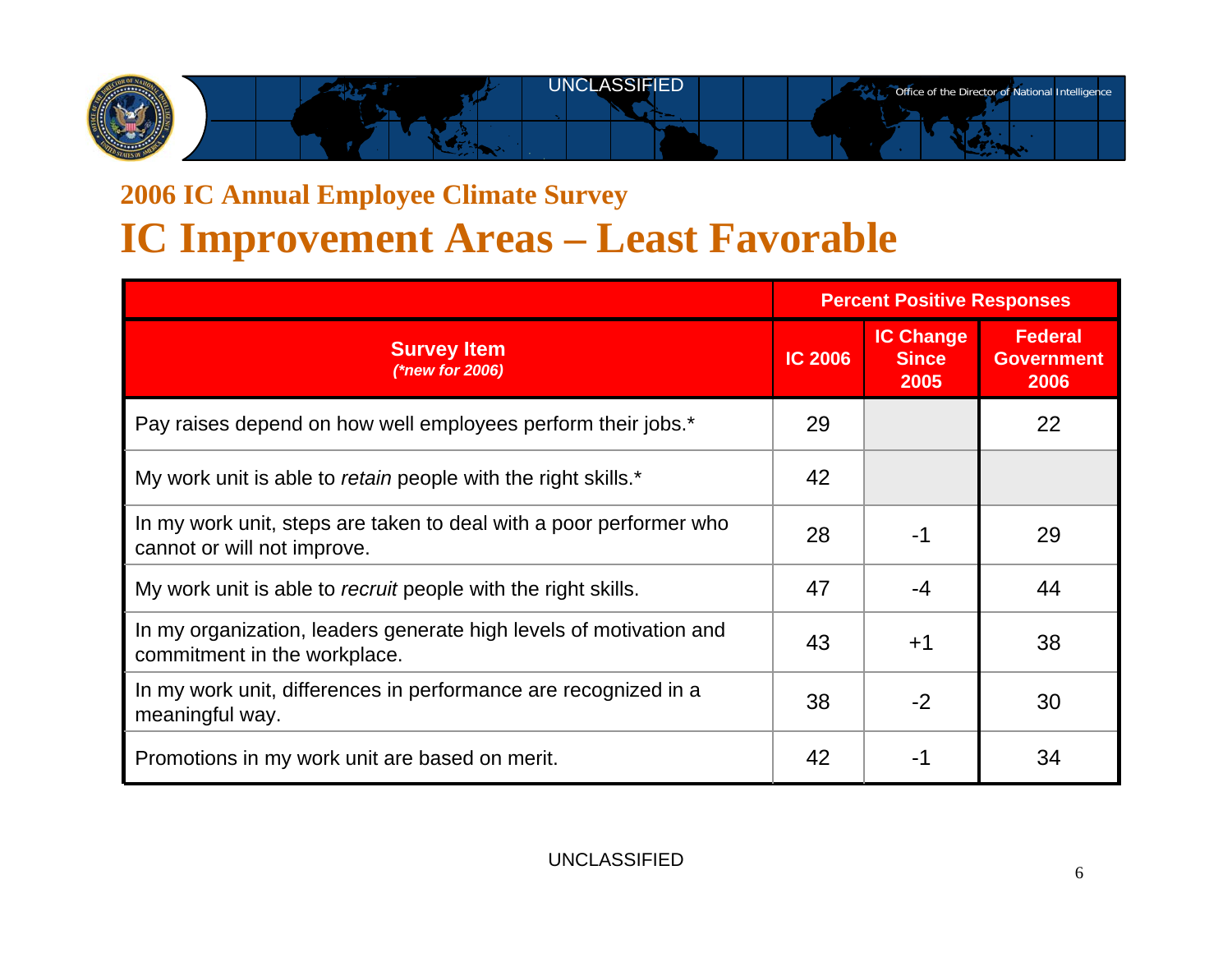

### **2006 IC Annual Employee Climate Survey Overall Job Satisfaction and Work Environment Indices**

Positive Neutral Negative Do Not Know*Percentage*

#### **Job Satisfaction**

| Considering everything, how satisfied are you with your job?<br>This single item provides an overall indication of how satisfied employees are with their<br>jobs. Most Federal employees are satisfied with their jobs, and IC employees remain even<br>more so for 2006. This continues to be a strong result for the IC.                                                                                                                                                                                                                                                                                                                    | IC 2006          | 74% | 15%               |
|------------------------------------------------------------------------------------------------------------------------------------------------------------------------------------------------------------------------------------------------------------------------------------------------------------------------------------------------------------------------------------------------------------------------------------------------------------------------------------------------------------------------------------------------------------------------------------------------------------------------------------------------|------------------|-----|-------------------|
|                                                                                                                                                                                                                                                                                                                                                                                                                                                                                                                                                                                                                                                | <b>FHCS 2006</b> | 68% | 18%<br><b>15%</b> |
| If the IC were an agency, it would rank 4 <sup>th</sup> among all Federal agencies.                                                                                                                                                                                                                                                                                                                                                                                                                                                                                                                                                            | IC 2005          | 75% | 15%               |
| Leadership Index                                                                                                                                                                                                                                                                                                                                                                                                                                                                                                                                                                                                                               |                  |     |                   |
| This index, composed of 12 items, measures the degree to which supervisors and senior<br>leaders are perceived as trustworthy, respected, motivating, and effective overall. These<br>results show an increasing majority of employees views their IC leaders favorably; IC<br>leaders, on average, are rated as more effective than leaders across the Federal<br>Government, but many employees across the IC continue to look for stronger leadership,<br>and leaders who will help them achieve their full potential.<br>If the IC were an agency, it would rank $8th$ among all Federal agencies.                                         | IC 2006          | 62% | 21%<br>15%        |
|                                                                                                                                                                                                                                                                                                                                                                                                                                                                                                                                                                                                                                                | <b>FHCS 2006</b> | 59% |                   |
|                                                                                                                                                                                                                                                                                                                                                                                                                                                                                                                                                                                                                                                | IC 2005          | 59% | 23%<br><b>17%</b> |
| <b>Performance Culture Index</b>                                                                                                                                                                                                                                                                                                                                                                                                                                                                                                                                                                                                               |                  |     |                   |
| This index, composed of 13 items, measures the degree to which employees can see a<br>linkage between their work and the mission, goals, and performance of their agency. It<br>also gauges whether employees believe that high performers are recognized, rewarded,<br>and promoted, as well as whether their agency deals effectively with poor performance.<br>These results indicate that while the IC continues to do a better job creating a positive<br>performance culture than the rest of the government, there is much room for improvement.<br>If the IC were an agency, it would rank 9 <sup>th</sup> among all Federal agencies. | IC 2006          | 58% | 20%<br>17%        |
|                                                                                                                                                                                                                                                                                                                                                                                                                                                                                                                                                                                                                                                | <b>FHCS 2006</b> | 53% |                   |
|                                                                                                                                                                                                                                                                                                                                                                                                                                                                                                                                                                                                                                                | IC 2005          | 56% | 21%<br>17%        |
|                                                                                                                                                                                                                                                                                                                                                                                                                                                                                                                                                                                                                                                |                  |     |                   |

UNCLASSIFIED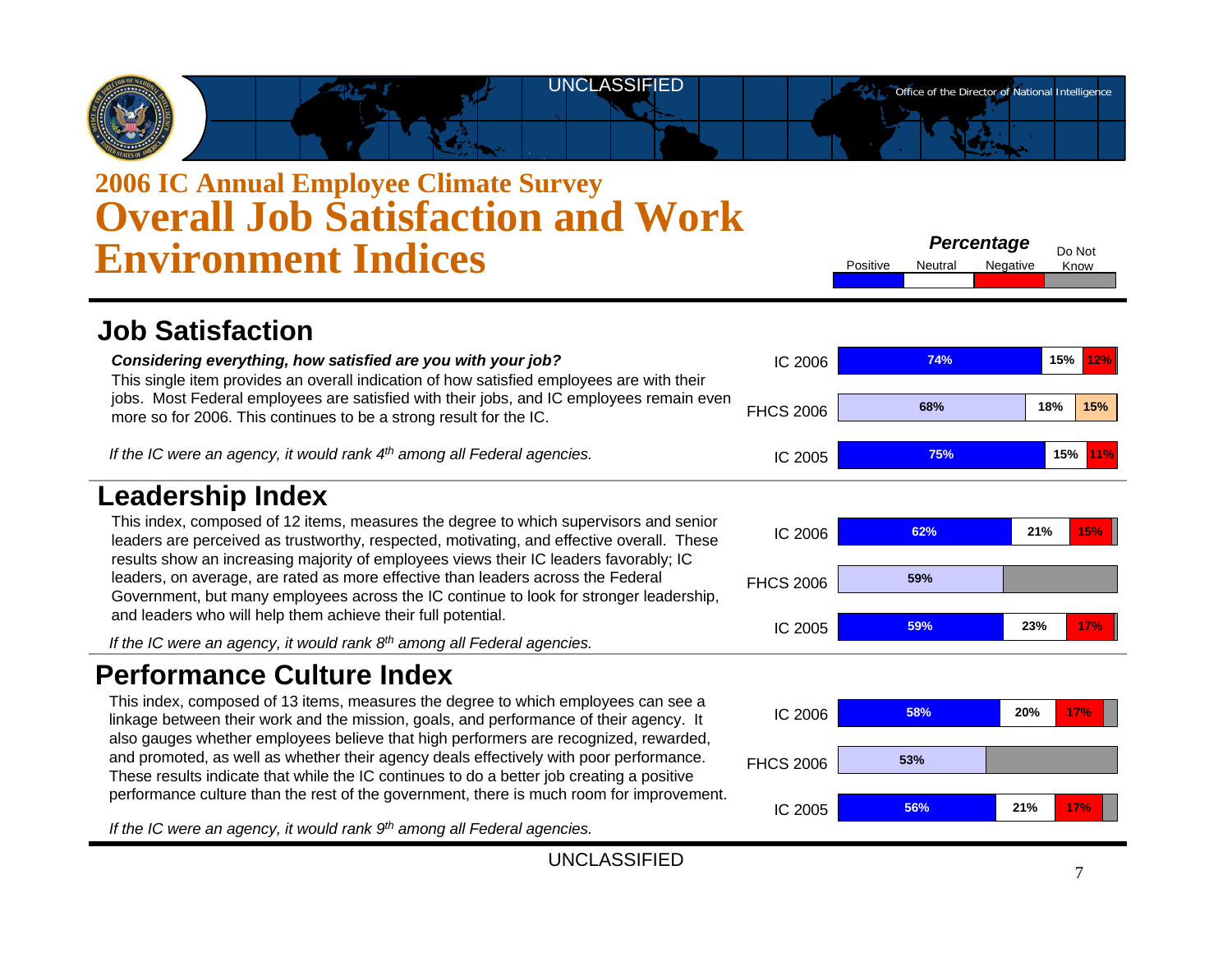### **2006 IC Annual Employee Climate Survey Overall Job Satisfaction and Work Environment Indices (cont'd.)** Percentage Do Not Know **Percentage** Do Not **Environment Indices (cont'd.)**

#### **Talent Index**

This index, composed of 7 items, measures employee perceptions concerning an organization's ability to recruit and continuously improve top talent. It gauges the degree to which employees perceive themselves as being fully utilized in their roles and offered appropriate developmental opportunities. While the IC results are moderately strong in this area – and the IC continues its substantial lead over the rest of the Federal Government – the 5% overall drop in positive perceptions from 2005 may indicate increasing employee concern with their organization's ability to hire and sustain a workforce with the talent and skills needed to meet our critical national security mission.

*If the IC were an agency, it would rank 6th among all Federal agencies.*

#### **IC Transformation Index (new)**

This index measures employee perceptions of IC people and process integration, a critical element of IC transformation. It gauges whether employees feel a sense of community (shared mission and values) across the IC, have the opportunity to work directly with members of other agencies, whether collaboration improves work products, and the importance of knowledge sharing and collaboration for the mission. It also gauges how often and how easily employees are able to share knowledge and collaborate with employees outside their own agencies. The IC results indicate that, while a foundation exists for collaboration across the IC, there is much room for improvement.

*This index is unique to the IC so comparison data are not available.*